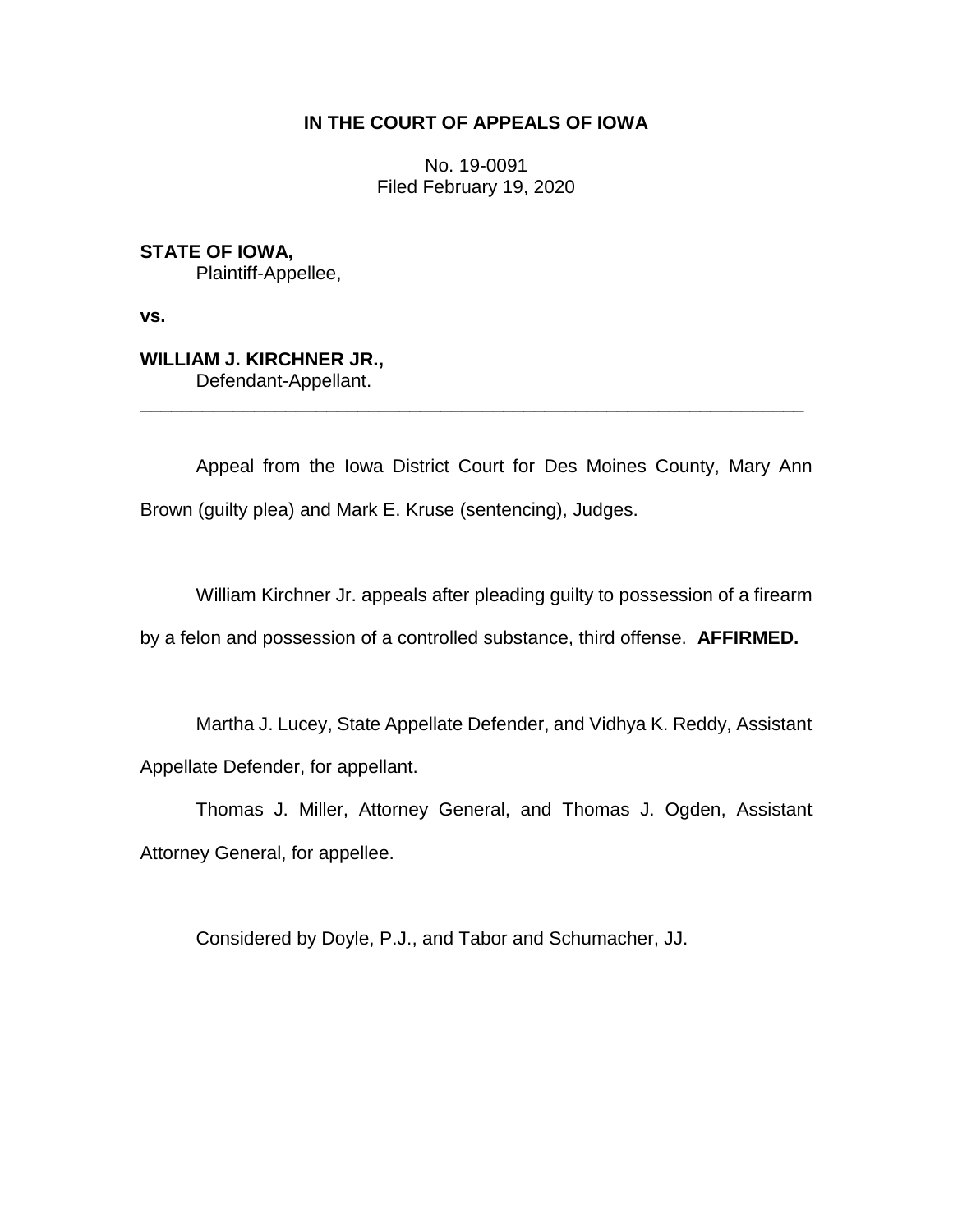### **DOYLE, Presiding Judge.**

 $\overline{a}$ 

William Kirchner Jr. pled guilty to possession of a firearm by a felon and possession of a controlled substance, third offense. On direct appeal, he challenges the knowing and voluntary nature of his pleas and contends he received ineffective assistance of counsel.<sup>1</sup> He also contends the district court abused its discretion in refusing to allow him to withdraw his pleas.

### **I. Knowing and Voluntary Nature of the Pleas.**

We first address Kirchner's claim that his pleas were not knowing and voluntary. To ensure a plea is knowing and voluntary, Iowa Rule of Criminal Procedure 2.8(2)(b) lists the criteria the court must inform a defendant of and ensures the defendant's understanding. *See State v. Kress*, 636 N.W.2d 12, 21 (Iowa 2001) (stating that failure to substantially comply with the rule renders a plea involuntary). Kirchner claims the court failed to inform him of the nature of the controlled-substance charge as required by rule 2.8(2)(b)(1) because the court never informed him the State must prove possession without a valid prescription. He also claims the court failed to inform him of the mandatory minimum and maximum possible punishment as required by rule 2.8(2)(b)(2) because it never informed him of the applicable surcharges or a forty-eight-hour minimum sentence.

But this appeal presents an error-preservation concern. Kirchner filed his motion in arrest of judgment more than forty-five days after pleading guilty, making

<sup>1</sup> Our supreme court decided recent amendments to Iowa Code section 814.6 (2019), limiting direct appeals from guilty pleas apply only prospectively and do not apply to cases, like this one, pending on July 1, 2019. *See State v. Macke*, 933 N.W.2d 226, 235 (Iowa 2019). Likewise, it held that amendments to Iowa Code section 814.7, which prohibit consideration of ineffective-assistance-of counsel claims on direct appeal, do not apply to cases pending on July 1, 2019. *See id*.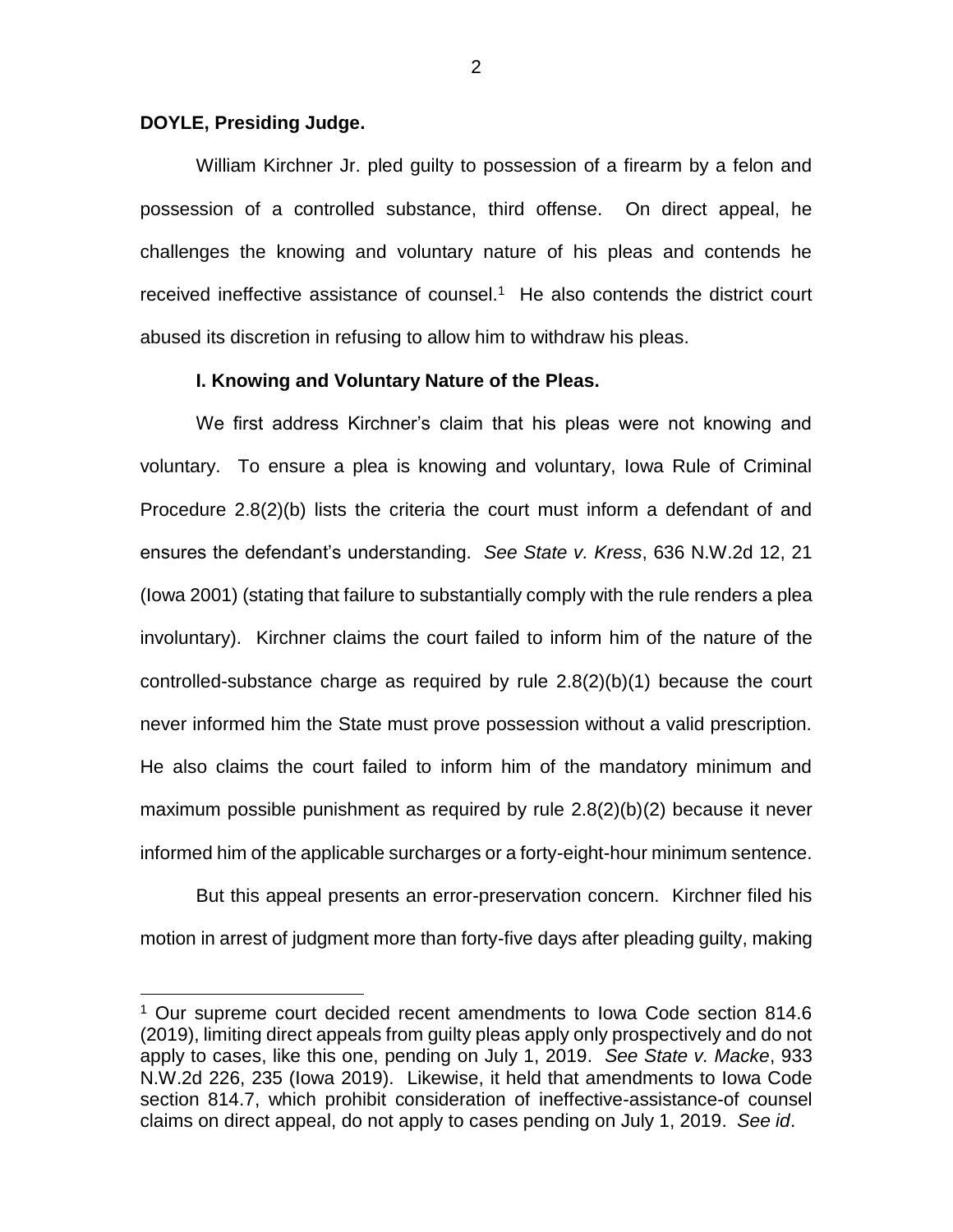it untimely. *See* Iowa R. Crim. P. 2.24(3)(b) ("The motion must be made not later than 45 days after plea of guilty . . . , but in any case not later than five days before the date set for pronouncing judgment."). Ordinarily, this would bar him from challenging the adequacy of the plea proceedings on appeal. *See* Iowa R. Crim. P. 2.24(3)(a). But Kirchner argues that his appeal falls under an exception to the rule because the court did not properly advise him of the consequences of failing to file a motion in arrest of judgment, as required by rule 2.8(2)(d). *See State v. Fisher*, 877 N.W.2d 676, 680 (Iowa 2016) (noting the rule does not apply if the court fails to inform the defendant of the requirement during the plea proceeding). For the reasons below, we disagree.

At the plea hearing, the court told Kirchner "that if for any reason you want to challenge these guilty pleas, you have to do it before you're sentenced or you lose your chance to appeal." The court then stated,

If you think there was a defect in the pleas today, you have to bring it up in a motion in arrest of judgment. If you want to file a motion in arrest of judgment, it has to be filed within 45 days of today's date but in no case fewer than 5 days before the date for sentencing.

Kirchner argues the court failed to connect the requirement for preserving an appeal with the requirement that he move in arrest of judgment. Reading the statements in isolation, he argues the court only stated that he had to challenge his pleas before sentencing in order to appeal. But read together, the court informed Kirchner that (1) he had to challenge his pleas before sentencing to preserve an appeal and (2) the means for challenging his pleas was by moving in arrest of judgment. The court then offered a more definitive timeline on when Kirchner needed to move in arrest of judgment. When read in context, the court's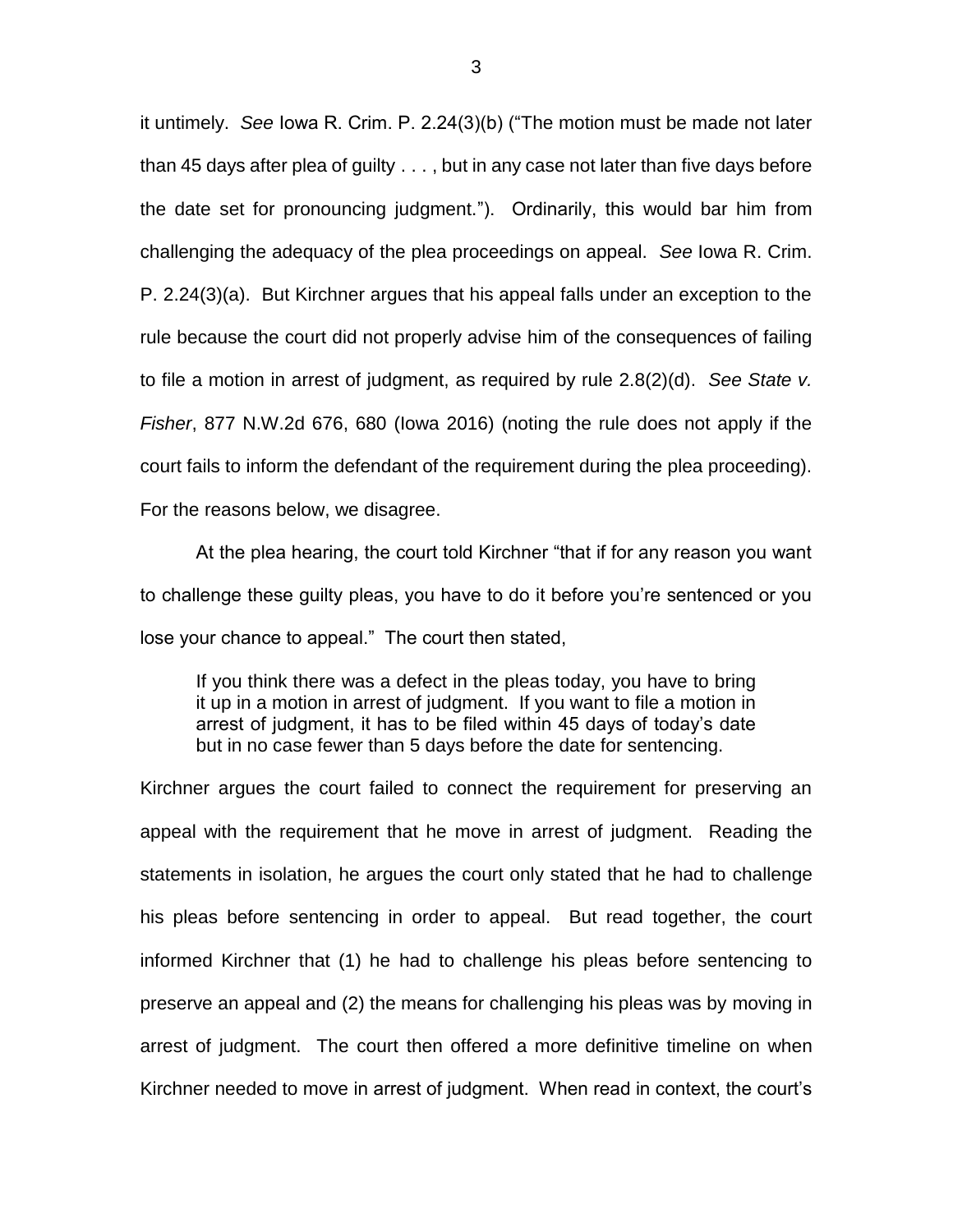statement substantially complied with the requirements of rule 2.8(2)(d). *See id*. at 681 (employing a substantial compliance standard to determine whether the trial court has discharged its duty under rule 2.8(2)(d)). Because the court adequately advised Kirchner of his need to file a timely motion in arrest of judgment to challenge his pleas and he failed to do so, he cannot challenge the voluntariness of his pleas on direct appeal. $<sup>2</sup>$ </sup>

## **II. Ineffective Assistance of Counsel.**

 $\overline{a}$ 

Kirchner also claims that he received ineffective assistance of counsel, which provides another exception to our error preservation rules. *See State v. Rodriguez*, 804 N.W.2d 844, 848 (Iowa 2011). We review this claim de novo. *See Lamasters v. State*, 821 N.W.2d 856, 862 (Iowa 2012). To succeed, Kirchner must show counsel breached a duty and prejudice resulted. *See State v. Graves*, 668 N.W.2d 860, 869 (Iowa 2003). But if Kirchner can show no factual basis exists for his plea, his counsel breached a duty by allowing him to plead guilty and we presume prejudice. *See Rhoades v. State*, 848 N.W.2d 22, 29 (Iowa 2014) ("If trial counsel permits a defendant to plead guilty and waives the defendant's right to file a motion in arrest of judgment when there is no factual basis to support the defendant's guilty plea, trial counsel breaches an essential duty. It is well-settled

<sup>&</sup>lt;sup>2</sup> In the alternative, Kirchner asks that we invalidate his plea under the plain error rule. But our supreme court has stated, "We do not subscribe to the plain error rule in Iowa, have been persistent and resolute in rejecting it, and are not at all inclined to yield on the point." *State v. Rutledge*, 600 N.W.2d 324, 325 (Iowa 1999). This pronouncement binds us. *See State v. Hastings*, 466 N.W.2d 697, 700 (Iowa Ct. App. 1990) ("We are not at liberty to overturn Iowa Supreme Court precedent."); *State v. Hughes*, 457 N.W.2d 25, 28 (Iowa Ct. App. 1990) ("If our previous holdings are to be overruled, we should ordinarily prefer to do it ourselves." (citation omitted)).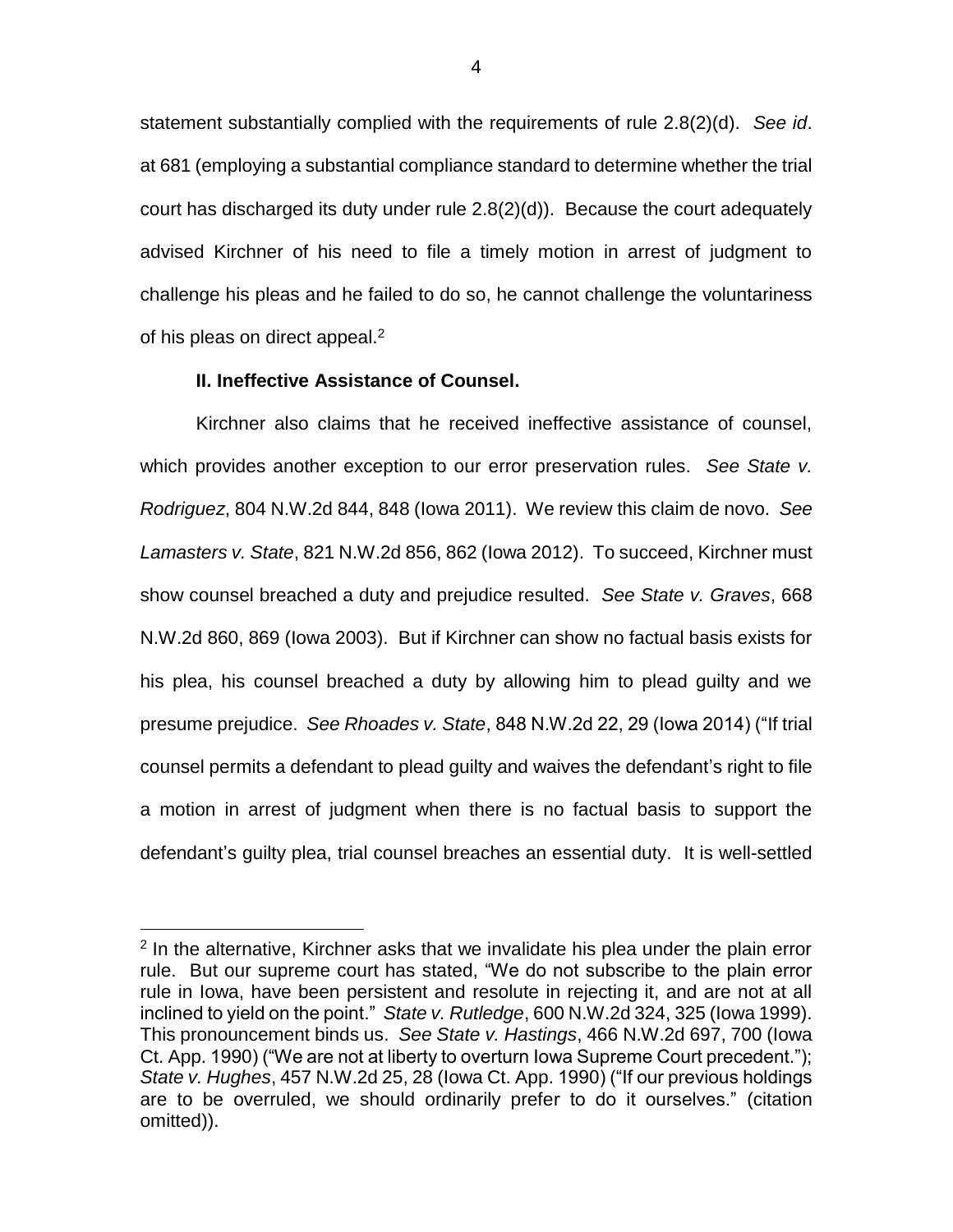law that under these circumstances, we presume prejudice." (internal citation omitted)).

Kirchner claims there is no factual basis to support his plea to possession of a controlled substance because the record does not show he lacked a valid prescription for the methamphetamine he possessed. *See* Iowa Code § 124.401(5) (stating it is unlawful to knowingly or intentionally possess a controlled substance "unless such substance was obtained directly from, or pursuant to, a valid prescription or order of a practitioner"). But a valid prescription is an affirmative defense to possession, not an element of the offense. *See State v. Gibbs*, 239 N.W.2d 866, 869 (Iowa 1976) (stating that unless a defendant introduces evidence to show a valid prescription exists, the State need not assume the burden of negating the exception). Counsel did not breach a duty by failing to move in arrest of judgment challenging the factual basis for the possession-of-acontrolled-substance charge. Kirchner's ineffective-assistance claim fails.

### **III. Motion to Withdraw.**

Finally, Kirchner contends the district court erred by refusing to allow him to withdraw his pleas. *See* Iowa R. Crim. P. 2.8(2)(a) (stating that the court may permit a defendant to withdraw a guilty plea at any time before judgment). We review the denial for an abuse of discretion. *See State v. Matty*, 573 N.W.2d 594, 596 (Iowa 1998). The court abuses its discretion when it exercises it on untenable grounds or reasons or to an unreasonable extent. *See id.* We will affirm the refusal to allow a defendant to withdraw a plea if a defendant had full knowledge of the charge, the rights afforded by law, and the consequences of entering the plea and did so "understandably and without fear or persuasion." *Id.* (citation omitted).